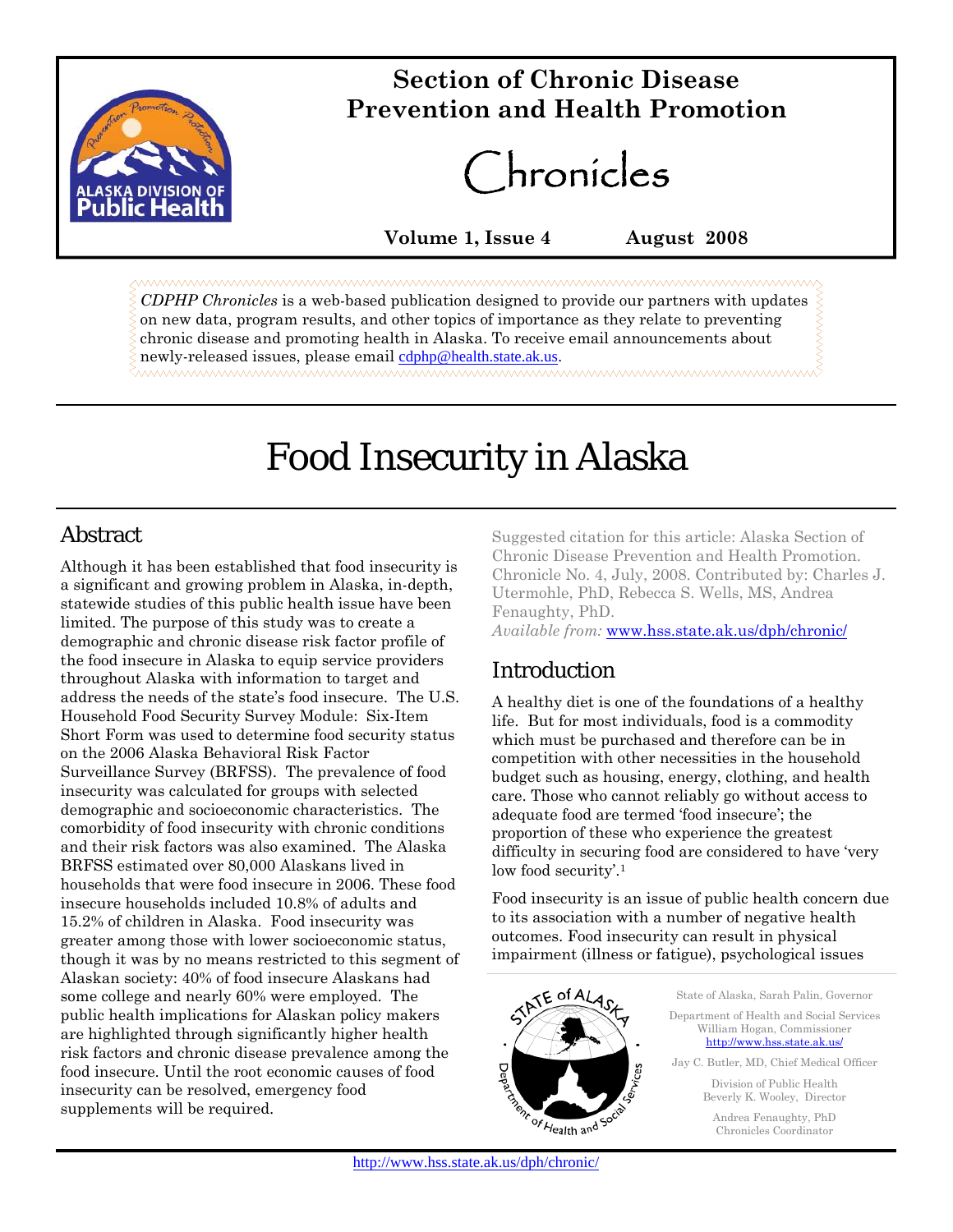caused by lack of food, and domestic disruption as eating patterns and related rituals, and the means of food acquisition and management are modified.2

Although counterintuitive, it is a fact that the food insecure are often overweight or obese.1 This occurs as individuals compensate their diminished means to obtain food through reliance on a few basic foods and reducing variety in their diets, with the result that meals may not always be balanced and nutritious.1 Fruits and vegetables are among the first items sacrificed in the face of approaching hunger, resulting in lower dietary quality. Households with incomes below 130 percent of the poverty line are unlikely to allocate money to purchase fruits and vegetables.3

The risks to youth from food insecurity are profound and extend beyond poor health to include decreased cognitive performance and academic achievement as well as increased behavioral and psychosocial problems.2 Research indicates the following negative outcomes are associated with food insecurity among children: poor health status; more frequent colds, ear infections and other health problems; greater incidence of hospitalizations; higher levels of aggression, hyperactivity, and anxiety as well as passivity; difficulty getting along with other children, and increased need for mental health services; impaired cognitive functioning and diminished capacity to learn; lower test scores and poorer overall school achievement; and increased likelihood of repeating a grade, school absences, tardiness, and school suspension.<sup>4</sup>

As might be expected, unemployed individuals and those with lower incomes are more likely to be food insecure. Economic issues of poverty, high housing costs, and unemployment were the most cited causes of hunger in a recent survey conducted by the U.S. Conference of Mayors.4 A number of socio-economic factors are associated with food insecurity, even among those with employment or middle/high incomes. Unemployment and other employment-related problems, followed by low-paying jobs, high housing costs, poverty, medical or health costs, substance abuse, high utility costs, mental health problems, homelessness, reduced public benefits, and high childcare costs have been linked with food insecurity.2

Food insecurity is a significant and growing problem in Alaska. According to a recent report from the United States Department of Agriculture (USDA), 12.6% of Alaskans—compared to only 11.3% of US residents overall—are food insecure. Although this difference is not statistically significant, the difference between

Alaskan (5.1%) and US (3.9%) rates of very low food security does reach statistical significance.<sup>1</sup> Furthermore, rates of both overall food insecurity and very low food security have increased significantly in Alaska over the past decade.1

Alaska's high cost of living may be one reason for a higher than average food insecurity rate. Alaska is the largest state in the US and most of its communities are inaccessible by the road system. This situation creates challenges for transporting goods, including foodstuffs, which must be imported by sea or air. Domestic food production and subsistence harvests are limited and highly seasonal in the far north.For these and other reasons, costs for a standardized "market basket" of food items in Alaska can range from being 20% higher in urban areas to 170% higher in rural areas than in Portland, Oregon, for example.<sup>5</sup> Energy costs in Alaska for electricity and heating oil can be three times the cost in Portland. Other necessities are similarly priced higher in Alaska, with Anchorage having over 40% higher costs for housing and over 30% higher medical costs than the US average in a cost-of-living differential survey.<sup>6</sup>

Although it is valuable to know the prevalence of food insecurity in Alaska, more detailed information is needed in order for social service programs to appropriately target and serve those in most need of their services. The Current Population Survey supplement from which the USDA food insecurity estimates are calculated cannot produce estimates below the level of the state, nor does it assess the risks and diseases associated with food insecurity. A Food Bank of Alaska (FBA) client survey conducted in 2005 provided FBA with a description of the demographics and select health status information on their client base.7 This assessment did not allow for breakdowns by either region or chronic disease co-morbidity, nor did it provide a statewide profile generalizable to all of Alaska's food insecure. More recently, the FBA produced a report describing Alaska's food insecure by both region and poverty status; other demographic variables and chronic disease co-morbidities were not included in their analysis.8

The purpose of this study was to address this literature gap by creating a demographic and chronic disease risk factor profile of the food insecure in Alaska. The goal of such a profile is to equip service providers throughout Alaska with information they can use to more effectively target and address the needs of the state's food insecure.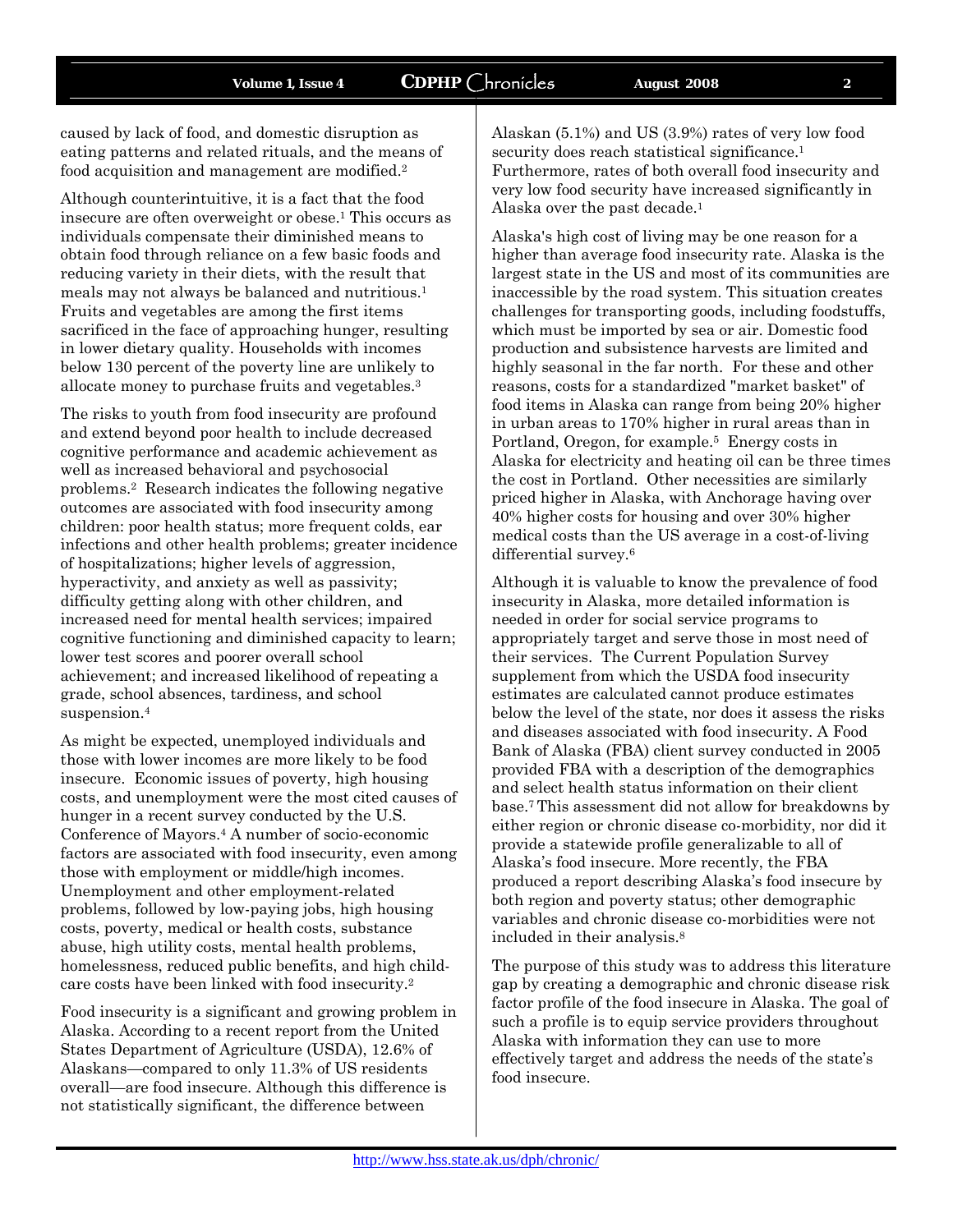## Methods

### Design and Sampling

Using Alaska 2006 Behavioral Risk Factor Surveillance System (BRFSS) data, we examined the demographic, regional, and chronic disease profile of Alaskans who are food insecure.

The BRFSS is an ongoing random-digit-dial survey of non-institutionalized adults aged 18 years and older that is conducted in all 50 states, the District of Columbia and 3 territories. The BRFSS methods and weighting procedures are described elsewhere.9 In Alaska, a stratified sampling plan was used and sample drawn from 5 regions defined by combinations of census areas and boroughs (Anchorage and Vicinity, Gulf Coast, Southeast, Rural, and Fairbanks and Vicinity). In 2006, the Alaska BRFSS surveyed 2,113 Alaskan adults, achieving a survey response rate of 57.5%.

### Variable Definition

The US Household Food Security Survey Module: Six Item Short Form was used to determine food security status (see Appendix A for complete wording).10 Respondents were asked to indicate whether, in the last 12 months they or members of their household ever: (1) ate less than they felt they should because there wasn't enough money to buy food; (2) cut the size of meals or skipped meals because there wasn't enough money for food; and (3) were hungry but didn't eat because there wasn't enough money for food. They were also asked the frequency of occurrence of the following events: (4) food purchased didn't last, and didn't have money to get more; (5) couldn't afford to eat balanced meals; and (6) cut the size of your meals or skip meals because there wasn't enough money for food.

Items (1) through (3) were assigned a score of 1 if answered "yes"; items (4) through (6) were assigned a score of 1 if the event occurred to any extent. A score of  $0 - 6$  was calculated based on the number of positive responses to the 6 questions in the module. A score of 0 – 1 indicated high or marginal food security, a score of  $2 - 4$  indicated low food security and a score of  $5 - 6$ indicated very low food security. Households with low food security had reduced quality and variety of the food they eat but the quantity of food intake was normal.11 Those households with very low food security had disrupted eating patterns or reduced food intake of one or more household members. For the current analysis, respondents with a score of 2 or greater were considered food insecure.

### Covariates

Socio-demographic variables included sex, race or ethnicity, age group, marital status, employment status, income, and region of residence. Chronic disease related variables included: current smoking status, physical inactivity, obesity, binge drinking, non-gestational diabetes, lifetime asthma diagnosis, heart disease, cancer screening, depression, anxiety, quality of life variables and current disability status. The 2006 Alaska BRFSS questionnaire is available at http://www.hss.state.ak.us/dph/chronic/hsl/brfss/pubs/ BRFSS06.pdf.

### Statistical Analysis

The BRFSS data were weighted to represent the distribution of Alaskan adults by sex, age and region. The prevalence and 95% confidence interval of food insecurity was calculated for groups with selected demographic and socioeconomic characteristics. The comorbidity of food insecurity with chronic conditions and their risk factors was also examined. SPSS Complex Samples module or SAS v9 combined with SUDAAN 9.0 were used to accommodate the complex sampling design of BRFSS. Groups were considered statistically significantly different if their 95% confidence intervals did not overlap.

### Results

In 2006, 10.8% of households in Alaska were food insecure, meaning that at times members of the household were uncertain of having, or unable to acquire, enough food for all household members because they had insufficient money or other resources for food (Figure 1). The estimated 80,095 individuals in these food insecure households represent 10.8% of adults (age 18 and over) and 15.2% of children (age less than 18) in the state (Table 1).

> **Figure 1. Alaskan Households by Food Security Status, Alaska BRFSS Standard Survey, 2006**

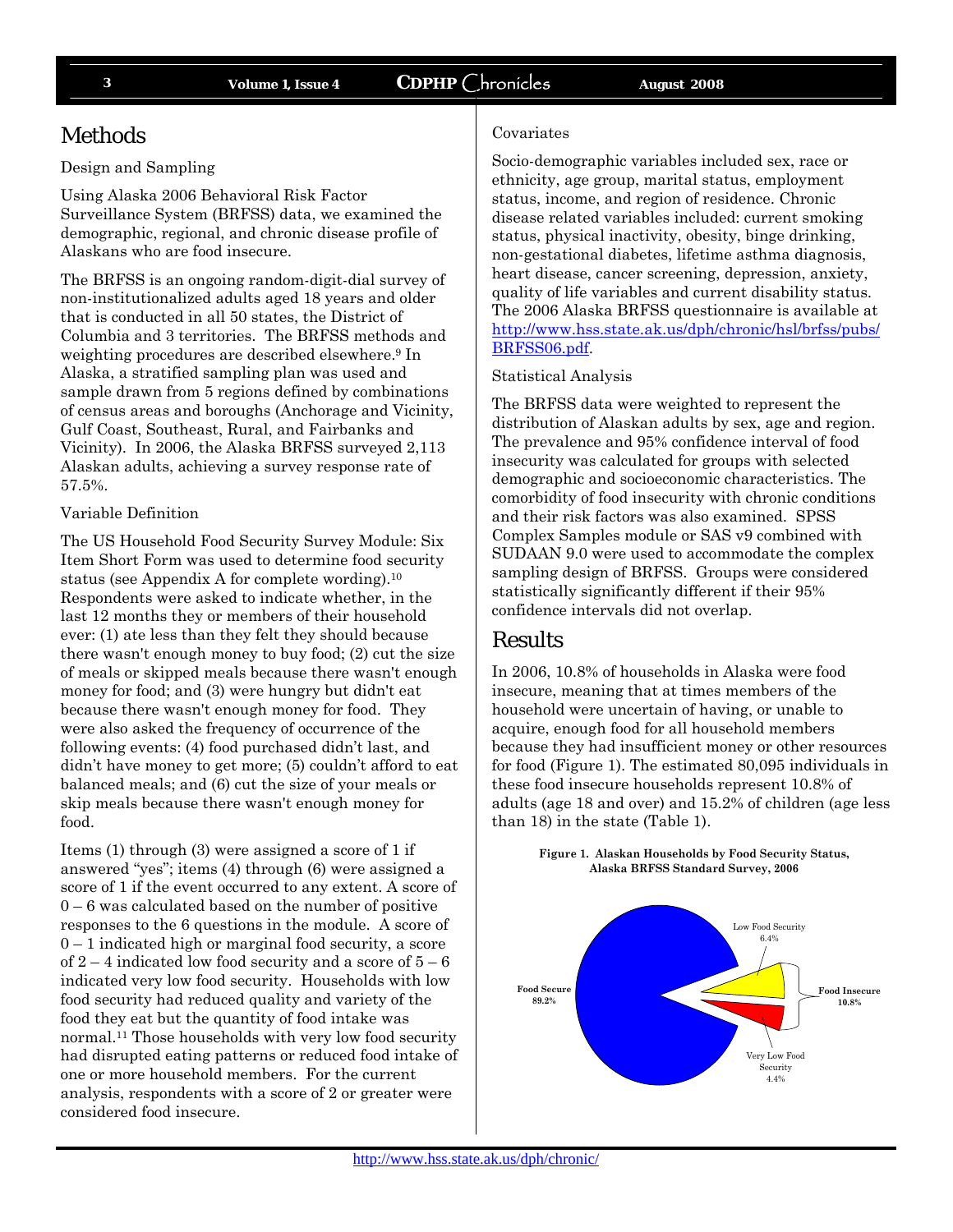Table 1. Food Insecurity by Region, Alaska BRFSS Standard Survey, 2006.

|                        |               |                     | Within Food |               |
|------------------------|---------------|---------------------|-------------|---------------|
|                        |               |                     | Insecurity  |               |
|                        | $\frac{0}{0}$ | $(95\% \text{ CI})$ | N           | $\frac{0}{0}$ |
| Adults $(18+)$         |               |                     |             |               |
| Anchorage              |               |                     |             |               |
| and Vicinity           | 9.8%          | $(7.1\% - 13.%)$    | 24,993      | 48.9%         |
| Gulf Coast             | 10.9%         | $(7.7\% - 15.1\%)$  | 5,926       | 11.6%         |
| Southeast              | 7.4%          | $(5.0\% - 10.8\%)$  | 3,883       | 7.6%          |
| Rural                  | 21.8%         | $(17.0\% - 27.6\%)$ | 10,265      | 20.1%         |
| Fairbanks and Vicinity | 9.2%          | $(9.2\% - 12.9\%)$  | 5,993       | 11.7%         |
| Children (<18)         |               |                     |             |               |
| Anchorage              |               |                     |             |               |
| and Vicinity           | 14.1%         | $(9.1\% - 21.0\%)$  | 14,116      | 46.0%         |
| Gulf Coast             | 13.8%         | $(8.4\% - 21.7\%)$  | 2,823       | 9.7%          |
| Southeast              | 8.8%          | $(4.3\% - 17.2\%)$  | 1,584       | 5.5%          |
| Rural                  | 26.4%         | $(19.1\% - 35.3\%)$ | 6,685       | 23.0%         |
| Fairbanks and Vicinity | 14.0%         | $(8.5\% - 22.1\%)$  | 3,827       | 13.2%         |
| Households             |               |                     |             |               |
| Anchorage              |               |                     |             |               |
| and Vicinity           | 10.0%         | $(7.6\% - 13.1\%)$  | 13,556      | 46.3%         |
| Gulf Coast             | 10.0%         | $(7.4\% - 13.4\%)$  | 3,594       | 12.3%         |
| Southeast              | 7.7%          | $(5.4\% - 10.8\%)$  | 2,574       | 8.8%          |
| Rural                  | 19.7%         | $(15.8\% - 24.3\%)$ | 5,877       | 20.1%         |
| Fairbanks and Vicinity | 9.8%          | $(7.3\% - 13.2\%)$  | 3,653       | 12.5%         |

Note: Food insecurity = low food security and very low food security. *Italics* = significant difference from one or more subgroups

Although nearly half of the food insecure population resides in Anchorage and vicinity, the prevalence of food insecurity was significantly higher in the rural region of Alaska at 23.4% (adults and children combined) compared to the statewide average of 12.0%. This regional difference in food insecurity was found when considering both the adult population and the total number of households (Table 1). Table 2 shows the estimated number and percentage of Alaskan individuals and households that met the definition of very low food security.

> Table 2. Very Low Food Security by Region, Alaska BRFSS Standard Survey, 2006.

|                        |      |                     | Within Very Low<br>Food Security |               |
|------------------------|------|---------------------|----------------------------------|---------------|
|                        | $\%$ | $(95\% \text{ CI})$ | N                                | $\frac{0}{0}$ |
| Adults $(18+)$         |      |                     |                                  |               |
| Anchorage and Vicinity | 4.0% | $(2.3\% - 6.8\%)$   | 10,207                           | 54.2%         |
| Gulf Coast             | 4.5% | $(2.6\% - 7.5\%)$   | 2,445                            | 13.0%         |
| Southeast              | 3.4% | $(1.9\% - 5.7\%)$   | 1,758                            | 9.3%          |
| Rural                  | 5.4% | $(3.3\% - 8.9\%)$   | 2,546                            | 13.5%         |
| Fairbanks and Vicinity | 2.9% | $(1.6\% - 5.3\%)$   | 1,876                            | 10.0%         |
| Children (<18)         |      |                     |                                  |               |
| Anchorage and Vicinity | 8.1% | $(4.2\% - 15.0\%)$  | 8,087                            | 56.8%         |
| Gulf Coast             | 8.2% | $(4.4\% - 14.8\%)$  | 1,682                            | 11.8%         |
| Southeast              | 4.6% | $(1.5\% - 13.2\%)$  | 830                              | 5.8%          |
| Rural                  | 9.7% | $(5.2\% - 17.5\%)$  | 2,469                            | 17.3%         |
| Fairbanks and Vicinity | 4.3% | $(1.9\% - 9.1\%)$   | 1,170                            | 8.2%          |
| Households             |      |                     |                                  |               |
| Anchorage and Vicinity | 4.5% | $(2.9\% - 6.9\%)$   | 6,078                            | 51.2%         |
| Gulf Coast             | 4.6% | $(2.9\% - 7.2\%)$   | 1,639                            | 13.8%         |
| Southeast              | 3.7% | $(2.2\% - 6.1\%)$   | 1,246                            | 10.5%         |
| Rural                  | 5.5% | $(3.5\% - 8.6\%)$   | 1,654                            | 13.9%         |
| Fairbanks and Vicinity | 3.4% | $(2.0\% - 5.7\%)$   | 1,257                            | 10.6%         |

## Characteristics of Alaska's Food Insecure

Not surprisingly, food insecurity was much less prevalent in households more than two times above the poverty level ("middle or high income"; 5%) compared to those below ("poor"; 39%) or less than twice above the poverty level ("near poor"; 24%).

> Table 3. Food Insecurity by Demographic Variables, Alaska BRFSS Standard Survey, 2006.

|                                                                    |       |                     | Within Food     |       |
|--------------------------------------------------------------------|-------|---------------------|-----------------|-------|
|                                                                    | %     | (95% CI)            | Insecurity<br>Ν | $\%$  |
| Poverty: Adults (18+)                                              |       |                     |                 |       |
| Poor (<100% Poverty Threshold)<br>Near Poor (100-199% Poverty      | 33.0% | $(22.7\% - 45.3\%)$ | 10,024          | 22.7% |
| Threshold)                                                         | 22.1% | $(16.3\% - 29.1\%)$ | 14,329          | 32.4% |
| Middle/High (200+ Poverty<br>Threshold)                            | 6.1%  | $(4.4\% - 8.3\%)$   | 19,886          | 45.0% |
| Poverty: Children (<18)                                            |       |                     |                 |       |
| Poor (<100% Poverty Threshold)<br>Near Poor (100-199% Poverty      | 44.3% | $(29.2\% - 60.6\%)$ | 8,490           | 31.5% |
| Threshold)<br>Middle/High (200+ Poverty                            | 30.2% | 19.0%-44.3%)        | 10,251          | 38.1% |
| Threshold)                                                         | 6.5%  | $(4.4\% - 9.6\%)$   | 8,192           | 30.4% |
| Poverty: Households                                                |       |                     |                 |       |
| Poor (<100% Poverty Threshold)<br>Near Poor (100-199% Poverty      | 38.9% | $(29.7\% - 49.0\%)$ | 6,591           | 25.8% |
| Threshold)<br>Middle/High (200+ Poverty                            | 24.3% | $(18.9\% - 30.7\%)$ | 8,844           | 34.6% |
| Threshold)                                                         | 5.3%  | $(4.1\% - 7.0\%)$   | 10,101          | 39.6% |
| <b>Household Types</b>                                             |       |                     |                 |       |
| Single Adult Household without<br>Children                         | 9.9%  | $(7.1\% - 13.5\%)$  | 6,318           | 21.6% |
| Single Adult Household with<br>Children                            | 21.1% | $(14.4\% - 29.9\%)$ | 4,289           | 14.7% |
| 2+ Adult Household without<br>Children                             | 7.1%  | $(5.2\% - 9.7\%)$   | 6,908           | 23.6% |
| 2+ Adult Household with Children                                   | 12.9% | $(10.3\% - 16.1\%)$ | 11,739          | 40.1% |
| <b>DEMOGRAPHICS - ADULTS</b>                                       |       |                     |                 |       |
| Gender:                                                            |       |                     |                 |       |
| Male                                                               | 10.1% | $(7.7\% - 13.1\%)$  | 24,770          | 48.5% |
| Female                                                             | 11.5% | $(9.2\% - 14.2\%)$  | 26,291          | 51.5% |
| Age:                                                               |       |                     |                 |       |
| 18-44                                                              | 13.3% | $(10.6\% - 16.5\%)$ | 33,498          | 66.1% |
| 45-64                                                              | 8.3%  | $(6.2\% - 11.0\%)$  | 14,110          | 27.8% |
| $65+$                                                              | 6.7%  | $(3.5\% - 12.5\%)$  | 3,083           | 6.1%  |
| Race:                                                              |       |                     |                 |       |
| White                                                              | 8.5%  | $(6.7\% - 10.9\%)$  | 29,760          | 58.3% |
| American Indian / Alaska<br>Native (Preferred)                     | 19.0% | $(14.8\% - 24.0\%)$ | 13,772          | 27.0% |
| Other/Unknown/Refused/                                             |       |                     |                 |       |
| Missing                                                            | 14.1% | $(8.3\% - 22.8\%)$  | 7,529           | 14.7% |
| Income:                                                            |       |                     |                 |       |
| $<$ \$25,000                                                       | 26.1% | $(20.3\% - 32.8\%)$ | 19,883          | 44.9% |
| \$25 - 49,999                                                      | 15.8% | $(11.3\% - 21.7\%)$ | 17,270          | 39.0% |
| $$50,000 +$                                                        | 3.0%  | $(1.9\% - 4.7\%)$   | 7,086           | 16.0% |
| <b>Education:</b>                                                  |       |                     |                 |       |
| Less than High School                                              | 25.7% | $(16.4\% - 37.7\%)$ | 8,679           | 17.0% |
| High School or GED                                                 | 14.5% | $(11.0\% - 18.7\%)$ | 21,134          | 41.4% |
| Some College or Higher                                             | 7.2%  | $(5.5\% - 9.4\%)$   | 21,245          | 41.6% |
| <b>Employment Status:</b>                                          |       |                     |                 |       |
| Employed                                                           | 9.5%  | $(7.4\% - 12.0\%)$  | 30,031          | 59.4% |
| Unemployed                                                         | 21.7% | $(14.0\% - 32.1\%)$ | 7,245           | 14.3% |
| Not in Work Force                                                  | 7.6%  | $(4.9\% - 11.6\%)$  | 8,047           | 15.9% |
| <b>Unable to Work</b>                                              | DSU   |                     | 5,226           | 10.3% |
| <b>Marital Status:</b>                                             |       |                     |                 |       |
| Couple (Married or Unmarried)<br>Formerly Married (Widowed,        | 9.0%  | $(7.0\% - 11.4\%)$  | 28,542          | 56.2% |
| Divorced, Separated)                                               | 15.1% | $(11.3\% - 20.0\%)$ | 10,803          | 21.3% |
| Never Married                                                      | 22.6% | $(15.7\% - 31.4\%)$ | 11,475          | 22.6% |
| <i>Italics</i> = significant difference from one or more subgroups |       |                     |                 |       |
| DSU = Data statistically unreliable.                               |       |                     |                 |       |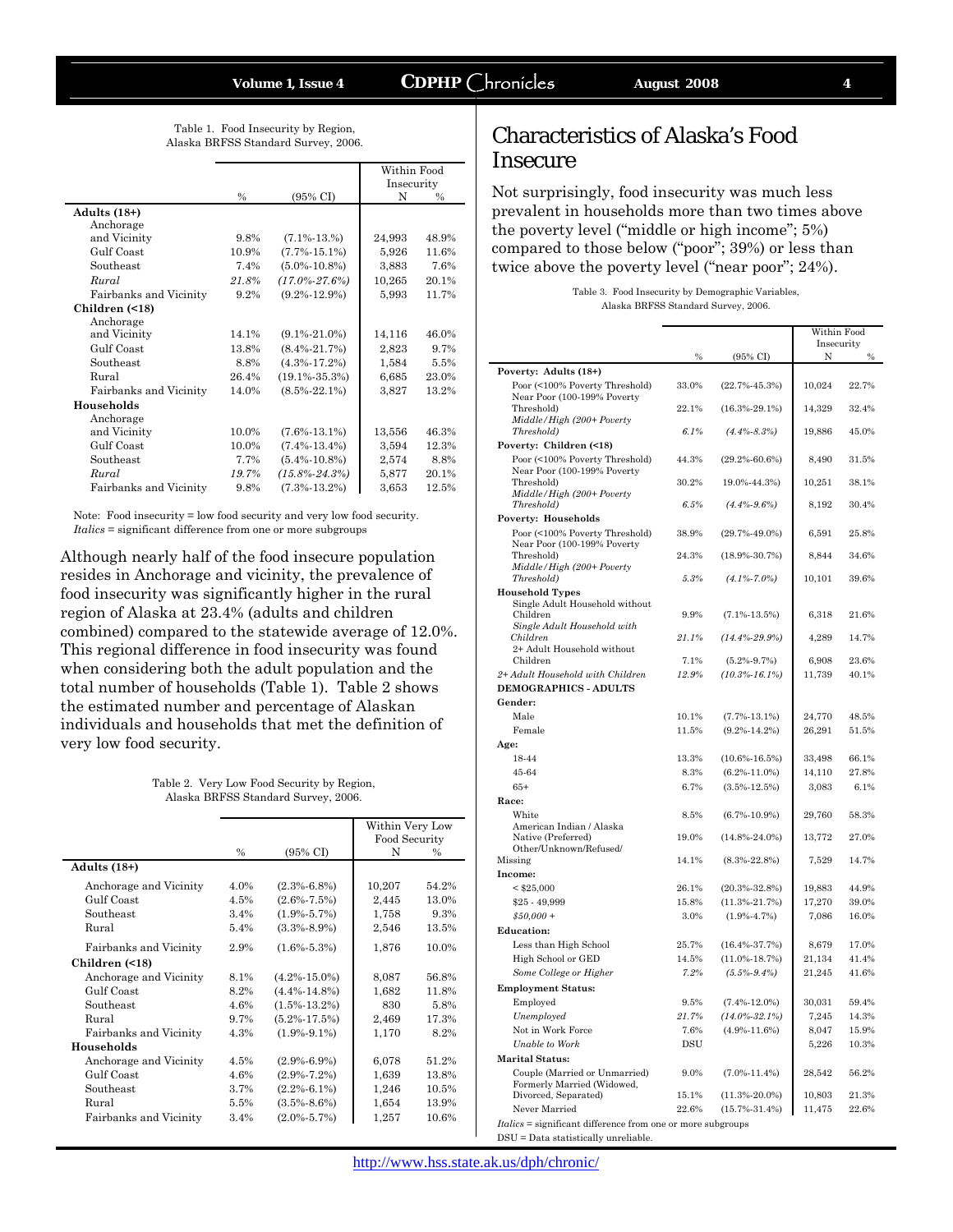### **5 Volume 1, Issue 4 CDPHP** Chronicles **August 2008**

However, due to the disproportionate percentage of "middle or high income" households in Alaska, this means that 40% of all the food insecure in Alaska were not located in "poor" or "near poor" households, but were living in households with higher incomes (Table 3).

Nearly 45% of adults who are food insecure had incomes of less than \$25,000. Over 40% of food insecure adults had at least some college and nearly 60% were employed. The presence of children in the households increased the likelihood of food insecurity for both single and multiple adult-headed households. Two-thirds of food insecure adults were 18-44 years of age. American Indian/Alaska Native adults were twice as likely to be food insecure as white adults.

The majority of adults with food insecurity had access to health care (65.8%), could always afford to see a doctor (51.3%), but had not had a dental visit in the past year (58.7%) (Table 4). Rates of food insecurity were significantly higher for those without a health plan or who could not afford to see a doctor.

| Table 4. Food Insecurity by Health Care Variables, |  |
|----------------------------------------------------|--|
| Alaska BRFSS Standard Survey, 2006.                |  |

|                                              |          |                     | Within Food<br>Insecurity |       |
|----------------------------------------------|----------|---------------------|---------------------------|-------|
|                                              | $\%$     | $(95\% \text{ CI})$ | N                         | $\%$  |
| Have Any Kind of Health Plan:                |          |                     |                           |       |
| Yes                                          | 8.6%     | $(7.0\% - 10.5\%)$  | 33,260                    | 65.8% |
| No                                           | 21.0%    | $(15.3\% - 28.2\%)$ | 17,283                    | 34.2% |
| Time When Could Not Afford to<br>See Doctor: |          |                     |                           |       |
| <b>Yes</b>                                   | $35.6\%$ | $(28.4\% - 43.4\%)$ | 24,771                    | 48.7% |
| No                                           | 6.5%     | $(5.1\% - 8.2\%)$   | 26,114                    | 51.3% |
| Dental Visit Within Past Year                |          |                     |                           |       |
| Yes                                          | 6.6%     | $(5.0\% - 8.8\%)$   | 20,999                    | 41.3% |
| No                                           | 19.2%    | $(15.5\% - 23.4\%)$ | 29,884                    | 58.7% |

*Italics* = significant difference from one or more subgroups

Those adults who assessed their health as fair to poor health had an increased prevalence of food insecurity compared to most adults with more favorable health assessments (Table 5).

Despite two-thirds of the food insecure having access to health care, usage of preventive health measures was mixed (Table 6). Immunization rates for influenza and pneumonia were low. Nearly two-thirds of food insecure women aged 40 and over met the requirements for a mammogram within the past two years and nearly 90% of adult women had a pap test within the past three years. Among men, the food

| Table 5. Food Insecurity by Health Assessment Variables, |
|----------------------------------------------------------|
| Alaska BRFSS Standard Survey, 2006.                      |

|                                                 |         |                     | Within Food |       |
|-------------------------------------------------|---------|---------------------|-------------|-------|
|                                                 |         |                     | Insecurity  |       |
|                                                 | $\%$    | $(95\% \text{ CI})$ | N           | $\%$  |
| <b>Activity Limitations Due to</b>              |         |                     |             |       |
| <b>Health Problem:</b>                          |         |                     |             |       |
| Yes                                             | 16.8%   | $(13.0\% - 21.5\%)$ | 16,451      | 32.8% |
| No                                              | $9.0\%$ | $(7.2\% - 11.3\%)$  | 33,652      | 67.2% |
| <b>Activity Limitations 7+</b>                  |         |                     |             |       |
| Days:                                           |         |                     |             |       |
| <b>Yes</b>                                      | 20.4%   | $(14.7\% - 27.7\%)$ | 8,963       | 17.6% |
| No                                              | 9.9%    | $(8.1\% - 12.0\%)$  | 41,948      | 82.4% |
| <b>Disability Present:</b>                      |         |                     |             |       |
| <b>Yes</b>                                      | 16.3%   | $(12.6\% - 20.8\%)$ | 16,714      | 33.4% |
| No                                              | 9.1%    | $(7.2\% - 11.7\%)$  | 33.389      | 66.6% |
| <b>Emotional Support</b>                        |         |                     |             |       |
| Obtained:                                       |         |                     |             |       |
| Always or Usually                               | 7.4%    | $(5.7\% - 9.5\%)$   | 26,784      | 53.2% |
| Sometimes / Rarely /                            |         |                     |             |       |
| Never                                           | 25.6%   | $(20.4\% - 31.7\%)$ | 23,592      | 46.8% |
| <b>Frequent Mental</b>                          |         |                     |             |       |
| Distress:                                       |         |                     |             |       |
| Yes                                             | 25.6%   | $(18.5\% - 34.1\%)$ | 11,662      | 23.4% |
| No                                              | 9.1%    | $(7.3\% - 11.2\%)$  | 38,144      | 76.6% |
| <b>General Health:</b>                          |         |                     |             |       |
| Excellent/Very Good                             | 5.7%    | $(4.1\% - 7.9\%)$   | 15,826      | 31.1% |
| Good                                            | 14.0%   | $(10.4\% - 18.6\%)$ | 19,242      | 37.8% |
| Fair/Poor                                       | 26.5%   | $(20.6\% - 33.5\%)$ | 15,780      | 31.0% |
| <b>Mental Health Not Good</b>                   |         |                     |             |       |
| $7+$ Days:                                      |         |                     |             |       |
| <b>Yes</b>                                      | 23.0%   | $(17.2\% - 30.0\%)$ | 15,621      | 31.4% |
| No                                              | 8.6%    | $(6.9\% - 10.7\%)$  | 34,186      | 68.6% |
| <b>Physical Health Not</b>                      |         |                     |             |       |
| Good 7+ Days:                                   |         |                     |             |       |
| <b>Yes</b>                                      | 25.4%   | $(19.3\% - 32.6\%)$ | 17,383      | 35.1% |
| N <sub>0</sub>                                  | 8.1%    | $(6.4\% - 10.1\%)$  | 32,071      | 64.9% |
| <b>Special Equipment Required Due to Health</b> |         |                     |             |       |
| Problem:                                        |         |                     |             |       |
| <b>Yes</b>                                      | 20.0%   | $(12.4\% - 30.7\%)$ | 6,170       | 12.1% |
| N <sub>0</sub>                                  | 10.1%   | $(8.4\% - 12.2\%)$  | 44,819      | 87.9% |

*Italics* = significant difference from one or more subgroups

insecure were less likely to have preventative tests; less than a third of food insecure men aged 40 and over had had a PSA test within the past two years. Less than 40% of food insecure adults aged 50 and over had ever had a sigmoidoscopy or colonoscopy.

Nearly two-thirds of the food insecure were above a normal weight and fully a third (34.8%) were obese (Table 7). Generally adults with food insecurity did not binge drink or have a sedentary lifestyle. However, nearly half (48.7%) were current regular smokers.

The public health impact of food insecurity was shown by a high prevalence in adults with a range of chronic diseases (Table 8). For those with mental illness, food insecurity existed for 19.9% with anxiety disorder and 24.0% with depressive disorder. Among those adults with asthma, 16.5% were food insecure, as were 14.5% of those with diabetes.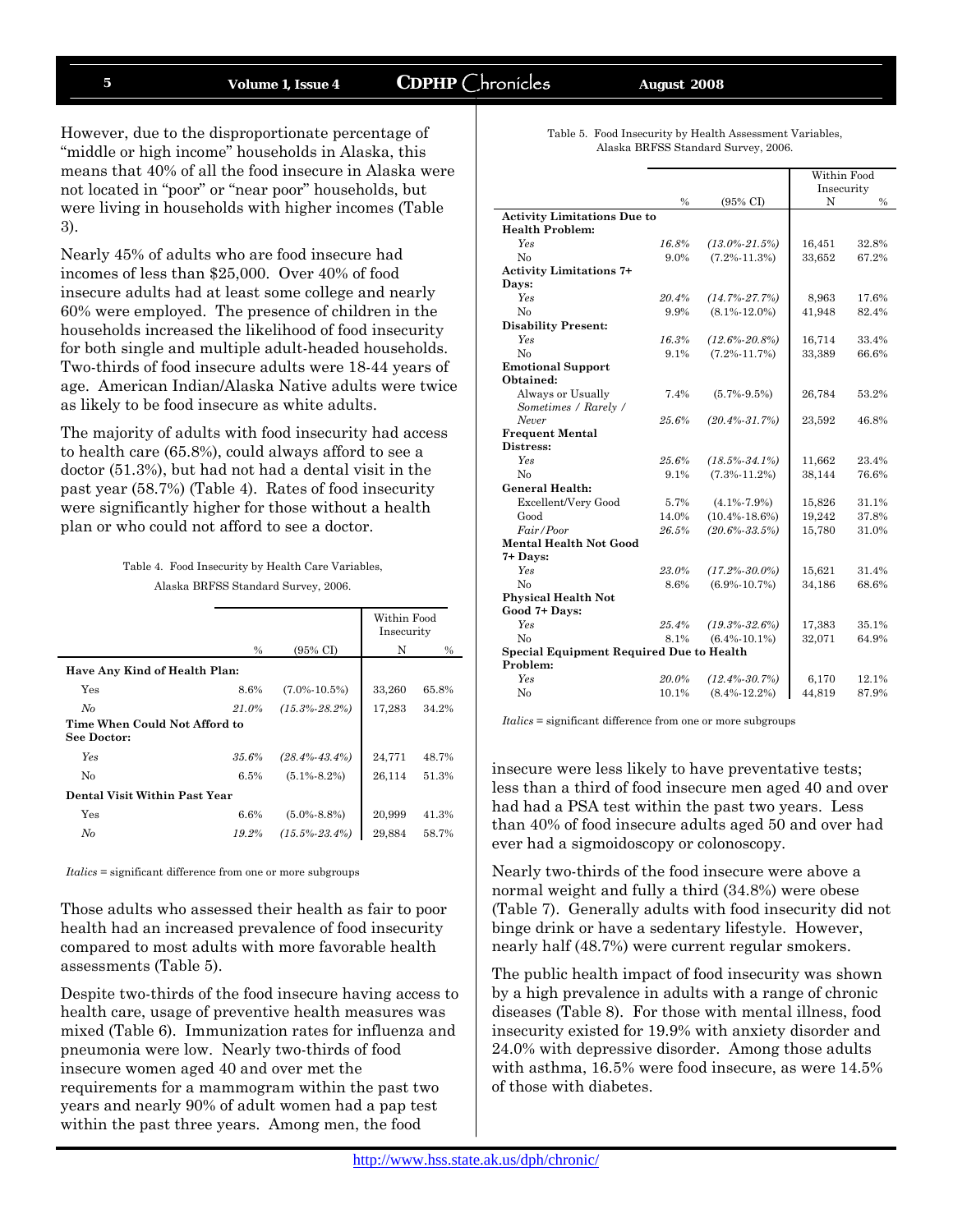### **Volume 1, Issue 4 CDPHP** Chronicles **August 2008**

Table 6. Food Insecurity by Health Assessment Variables, Alaska BRFSS Standard Survey, 2006.

|                                                                |               |                     | Within Food<br>Insecurity |       |
|----------------------------------------------------------------|---------------|---------------------|---------------------------|-------|
|                                                                | $\frac{0}{0}$ | $(95\% \text{ CI})$ | N                         | $\%$  |
| Flu Shot or Spray within Past 12                               |               |                     |                           |       |
| <b>Months</b>                                                  |               |                     |                           |       |
| Yes                                                            | 7.9%          | $(6.0\% - 10.4\%)$  | 12,394                    | 24.4% |
| No                                                             | 12.3%         | $(10.0\% - 15.2\%)$ | 38,389                    | 75.6% |
| <b>Pneumonia Shot Ever</b>                                     |               |                     |                           |       |
| Yes                                                            | 11.7%         | $(8.1\% - 16.6\%)$  | 11,222                    | 26.4% |
| No                                                             | 10.4%         | $(8.3\% - 13.0\%)$  | 31,303                    | 73.6% |
| Women 40+ With Mammogram                                       |               |                     |                           |       |
| <b>Within Past 2 Years</b>                                     |               |                     |                           |       |
| Yes                                                            | 8.4%          | $(5.8\% - 12.0\%)$  | 7,797                     | 65.2% |
| No                                                             | 12.4%         | $(7.9\% - 19.0\%)$  | 4,170                     | 34.8% |
| Women 50+ With Mammogram                                       |               |                     |                           |       |
| <b>Within Past 2 Years</b>                                     |               |                     |                           |       |
| Yes                                                            | 6.7%          | $(4.0\% - 11.0\%)$  | 4,130                     | 67.7% |
| No                                                             | 11.4%         | $(5.8\% - 21.0\%)$  | 1,973                     | 32.3% |
| Women 18+ With Pap Test within                                 |               |                     |                           |       |
| Past 3 Years                                                   |               |                     |                           |       |
| Yes                                                            | 12.1%         | $(9.2\% - 15.7\%)$  | 19,093                    | 88.8% |
| No                                                             | 10.1%         | $(5.2\% - 18.8\%)$  | 2,401                     | 11.2% |
| Men 40+ With PSA Test within<br>Past 2 Years                   |               |                     |                           |       |
| Yes                                                            | 5.7%          | $(2.4\% - 12.7\%)$  | 3,300                     | 32.4% |
| No                                                             | 10.1%         | $(6.7\% - 14.9\%)$  | 6.891                     | 67.6% |
| <b>Adults 50+ With Blood Stool Test</b><br>within Past 2 Years |               |                     |                           |       |
|                                                                |               |                     |                           |       |
| Yes                                                            | 8.3%          | $(4.0\% - 16.6\%)$  | 2,325                     | 19.0% |
| No                                                             | 7.3%          | $(5.0\% - 10.4\%)$  | 9,917                     | 81.0% |
| Adults 50+ Ever Had Sigmoido-                                  |               |                     |                           |       |
| scopy or Colonoscopy                                           |               |                     |                           |       |
| Yes                                                            | 5.5%          | $(3.5\% - 8.3\%)$   | 4,938                     | 39.4% |
| No                                                             | 10.3%         | $(6.6\%15.8\%)$     | 7,593                     | 60.6% |
|                                                                |               |                     |                           |       |

| Table 7. Food Insecurity by Risk Factors, |
|-------------------------------------------|
| Alaska BRFSS Standard Survey, 2006.       |

|                                                  |               |                     | Within Food Inse- |               |
|--------------------------------------------------|---------------|---------------------|-------------------|---------------|
|                                                  |               |                     | curity            |               |
|                                                  | $\frac{0}{0}$ | $(95\% \text{ CI})$ | N                 | $\frac{0}{0}$ |
| Alcohol: Binge Drinking:                         |               |                     |                   |               |
| Yes                                              | 13.3%         | $(8.3\% - 20.6\%)$  | 10,190            | 20.6%         |
| No                                               | 10.3%         | $(8.5\% - 12.4\%)$  | 39,187            | 79.4%         |
| <b>Physical Activity: Leisure Time Exercise:</b> |               |                     |                   |               |
| Yes                                              | $9.1\%$       | $(7.3\% - 11.3\%)$  | 33,907            | 67.0%         |
| No                                               | 16.4%         | $(12.2\% - 21.8\%)$ | 16.671            | 33.0%         |
| <b>Tobacco: Current Regular Smoker:</b>          |               |                     |                   |               |
| Yes                                              | 21.7%         | $(16.8\% - 27.5\%)$ | 25,420            | 48.7%         |
| No                                               | 7.2%          | $(5.7\% - 9.1\%)$   | 25,810            | 51.3%         |
| Weight Status:                                   |               |                     |                   |               |
| Neither Overweight or                            |               |                     |                   |               |
| Obese                                            | 11.1%         | $(8.4\% - 14.7\%)$  | 18,442            | 36.9%         |
| Overweight                                       | 8.1%          | $(5.7\% - 11.3\%)$  | 14,155            | 28.3%         |
| Obese                                            | 14.3%         | $(10.7\% - 18.9\%)$ | 17,363            | 34.8%         |

*Italics* = significant difference from one or more subgroups

### Discussion

Food insecurity crosscuts the Alaska population, affecting children and adults, the employed and unemployed, the urban and the rural, white and Alaska Native, and the sick and the well. Programs such as the Women, Infants, and Children (WIC),

|                             |               |                     | Within Food |               |
|-----------------------------|---------------|---------------------|-------------|---------------|
|                             |               |                     | Insecurity  |               |
|                             | $\frac{0}{0}$ | $(95\% \text{ CI})$ | N           | $\frac{0}{0}$ |
| <b>Anxiety Disorder:</b>    |               |                     |             |               |
| <b>Yes</b>                  | 19.9%         | $(14.5\% - 26.6\%)$ | 10,737      | 21.4%         |
| No                          | 9.9%          | $(8.1\% - 12.2\%)$  | 39,362      | 78.6%         |
| Asthma:                     |               |                     |             |               |
| Yes                         | 16.5%         | $(11.9\% - 22.5\%)$ | 11,278      | 22.1%         |
| No                          | 9.8%          | $(8\% - 12.0\%)$    | 39,783      | 77.9%         |
| <b>Depressive Disorder:</b> |               |                     |             |               |
| Yes                         | 24.0%         | $(18.8\% - 30.1\%)$ | 18,739      | 36.8%         |
| No                          | 8.7%          | $(6.9\% - 10.9\%)$  | 32,116      | 63.2%         |
| Diabetes:                   |               |                     |             |               |
| Yes                         | 14.5%         | $(8.8\% - 22.9\%)$  | 4.064       | 8.0%          |
| No                          | 10.5%         | $(8.8\% - 12.6\%)$  | 46.996      | 92.0%         |
|                             |               |                     |             |               |

*Italics* = significant difference from one or more subgroups

Commodity Supplemental Food Programs (CSFP), and Medicaid may protect the most vulnerable populations by providing increased access to food and healthcare, but these programs leave a large segment of economically disadvantaged individuals at continued risk.

Job change, divorce, and competition in the expenditure of scarce dollars have been identified as contributors to food insecurity.12 For example, in a choice between food and necessities, 31.7% of client households in the FBA survey said that they had to choose at least once in the previous 12 months between paying for food and paying for utilities or heating fuel, 24.8% between food and paying for rent or mortgage, and 32.0% between food and paying for medicine or medical care.7

Public health impacts of food insecurity are felt through poor nutrition (which can manifest itself in overweight and obesity), psychological issues caused by lack of access to food, and exacerbation of the long-term health effects of chronic disease. Individuals in households without adequate access to food are significantly more likely to be depressed than those with secure food access.<sup>13</sup>

There are several limitations to this study. One limitation of the BRFSS survey is that it did not include a question on use of emergency food sources, such as the FBA, in addition to those on food security. It is therefore not possible to know how many individuals and households were food secure as a result of food contributions from FBA, Food Stamps, or WIC. The extent of unmet needs by those currently using emergency food sources and those unaware or ineligible for these services is unknown.8 Furthermore, because the BRFSS exclusively surveys adults residing in non-group quarters with telephone service, the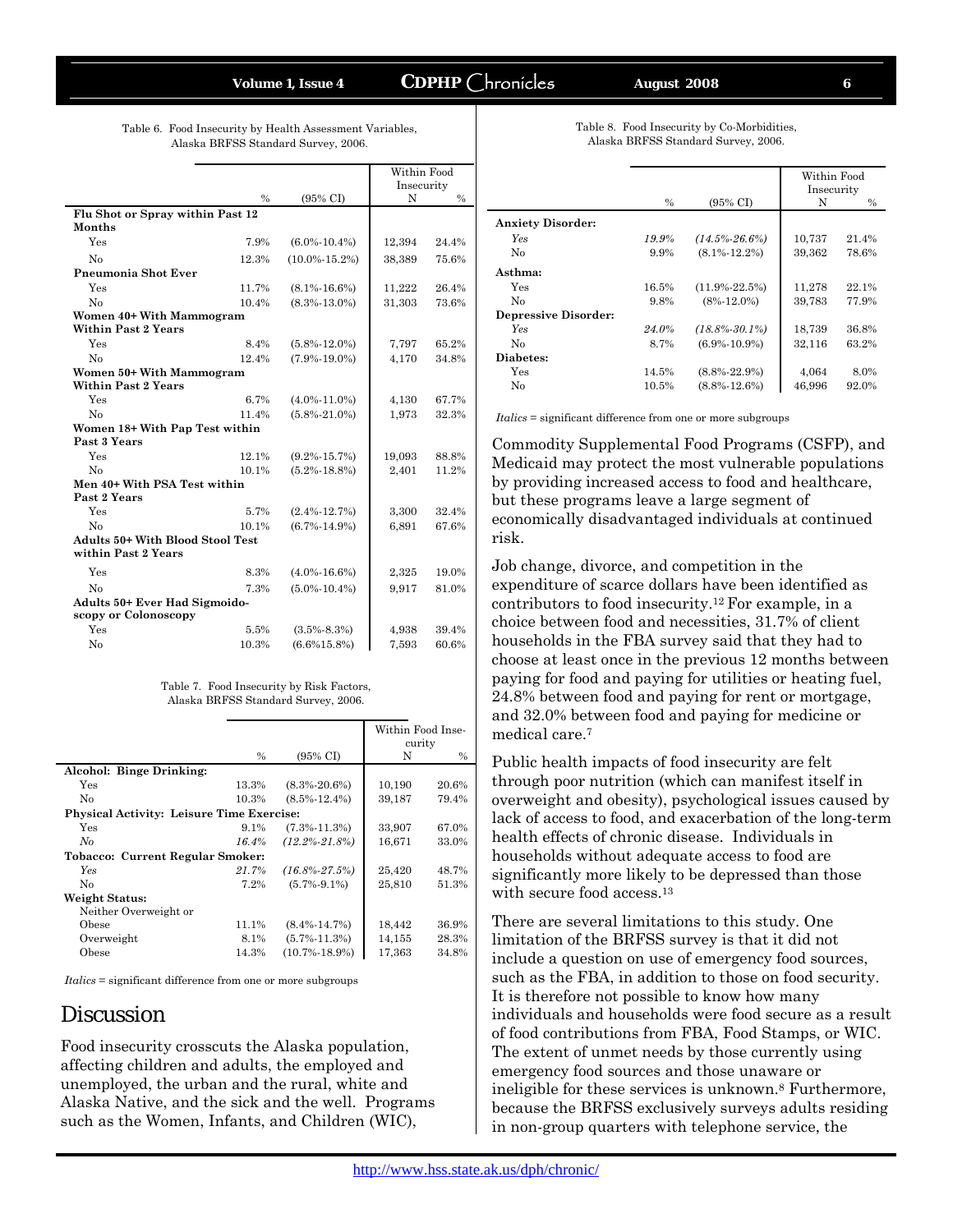### **7 Volume 1, Issue 4 CDPHP** Chronicles **August 2008**

homeless are routinely not surveyed. This suggests the current estimates of the extent of food insecurity are underestimates.

The findings from this cross-sectional analysis do not reveal whether food insecurity places individuals at increased risk for chronic disease or that chronic disease-related expenses result in food insecurity. Regardless of the causal pathway, some extremely vulnerable individuals with chronic disease must manage with food access problems and potentially reduced food intake. Poor nutrition can prolong the healing process and potentially aggravate conditions such as diabetes which are already sensitive to food intake.14 The health effects of food insecurity must be addressed to reach the goals of Healthy Alaskans 2010, the Alaska Department of Health and Social Services' disease prevention and health promotion objectives for Alaska.15

A 'healthy Alaska' cannot exist without the economic and nutritional needs of Alaskans being addressed. The FBA is unable to fully meet the nutritional needs of Alaskans. In 2005, half of the food pantries statewide were short of canned or frozen fruits and vegetables, two-thirds were low on protein sources such meat, poultry, fish, beans, eggs, and nuts, and onethird actually had to turn clients away. 7 Until the root causes of economic inequity are rectified, emergency food agencies such as the Food Bank of Alaska and safety net programs such as WIC will require increased support to meet the nutritional needs of Alaskans at risk for food insecurity.

### References

- 1. Nord, M, Andrews, M, Carlson, S. *Household Food Security in the United States, 2006*. US Department of Agriculture, Economic Research Service, ERR-49, November 2007. http:// www.ers.usda.gov/Publications/ERR49/ERR49.pdf
- 2. Position of the American Dietetic Association: Food Insecurity and Hunger in the United States. *J Am Diet Assoc. 2006; 106:46-458*. http:// www.eatright.org/ada/files/foodinsecnp.pdf
- 3. Hayden, S, Blisard, N. *Are Lower Income Households Willing and Able to Budget for Fruits and Vegetables?* US Department of Agriculture, Economic Research Service, ERR-54, January 2008. http://www.ers.usda.gov/publications/err54/ err54.pdf
- 4. The United States Conference of Mayors. Hunger and Homelessness Survey. A Status Report on Hunger and Homelessness in America's Cities. A

23-city Survey, December 2007. http:// www.helpstophunger.org/pdfs/hhsurvey07.pdf

- 5. Cooperative Extension Service Food Cost Survey June 2007. University of Alaska Fairbanks College of Rural Alaska, Cooperative Extension Service. http://www.uaf.edu/ces/ fcs/2007q2data.xls
- 6. ACCRA Cost of Living Index, Data for First Quarter 2007. The Council for Community and Economic Research. May 2007. http:// www.indianapa.com/chamber/COLIQ12007.pdf
- 7. Hunger in America 2006. Local Report Prepared for The Food Bank of Alaska (0101). Mathematica Policy Research, Inc. February 2006. http:// www.foodbankofalaska.org/\_uploads/ page/42/2005\_Hunger\_Study\_Alaska.pdf
- 8. Szadziewski, H. *Results of the 2006 Alaska BRFSS Survey Concerning the Hunger Issue.* The Alaska Food Coalition. July 1, 2007. http:// www.alaskafood.org/ materials/2006BRFSS\_Survey.pdf
- 9. Centers for Disease Control and Prevention. Behavioral Risk Factor Surveillance System User's Guide. Atlanta: U.S. Department of Health and Human Services. Available at: ftp:// ftp.cdc.gov/pub/Data/Brfss/userguide.pdf. 2005. Ref Type: Report
- 10. US Household Food Security Survey Module: Six Item Short Form. Revised September 2006. USDA, Economic Research Service. Available at: http:// www.ers.usda.gov/Briefing/FoodSecurity/ surveytools.htm
- 11. Briefing Rooms. Food Security in the United States: Measuring Household Food Security. USDA, Economic Research Service. Available at: http://www.ers.usda.gov/Briefing/FoodSecurity/ measurement.htm
- 12. Bartfeld, J, Dunifon, R, Nord, M, Carlson, S. *What Factors Account for State-to-State Differences in Food Security?* EIB-20, US Department of Agriculture, Economic Research Service. November 2006. http:// www.ers.usda.gov/publications/EIB20/eib20.pdf
- 13. Margheim, J, Leachman, M. *Empty Cupboards, Empty Feelings. Food insecurity, depression, and suicide are intertwined.* Oregon Center for Public Policy. Report, November 28, 2007. http:// www.ocpp.org/cgi-bin/display.cgi? page=es071128depressi